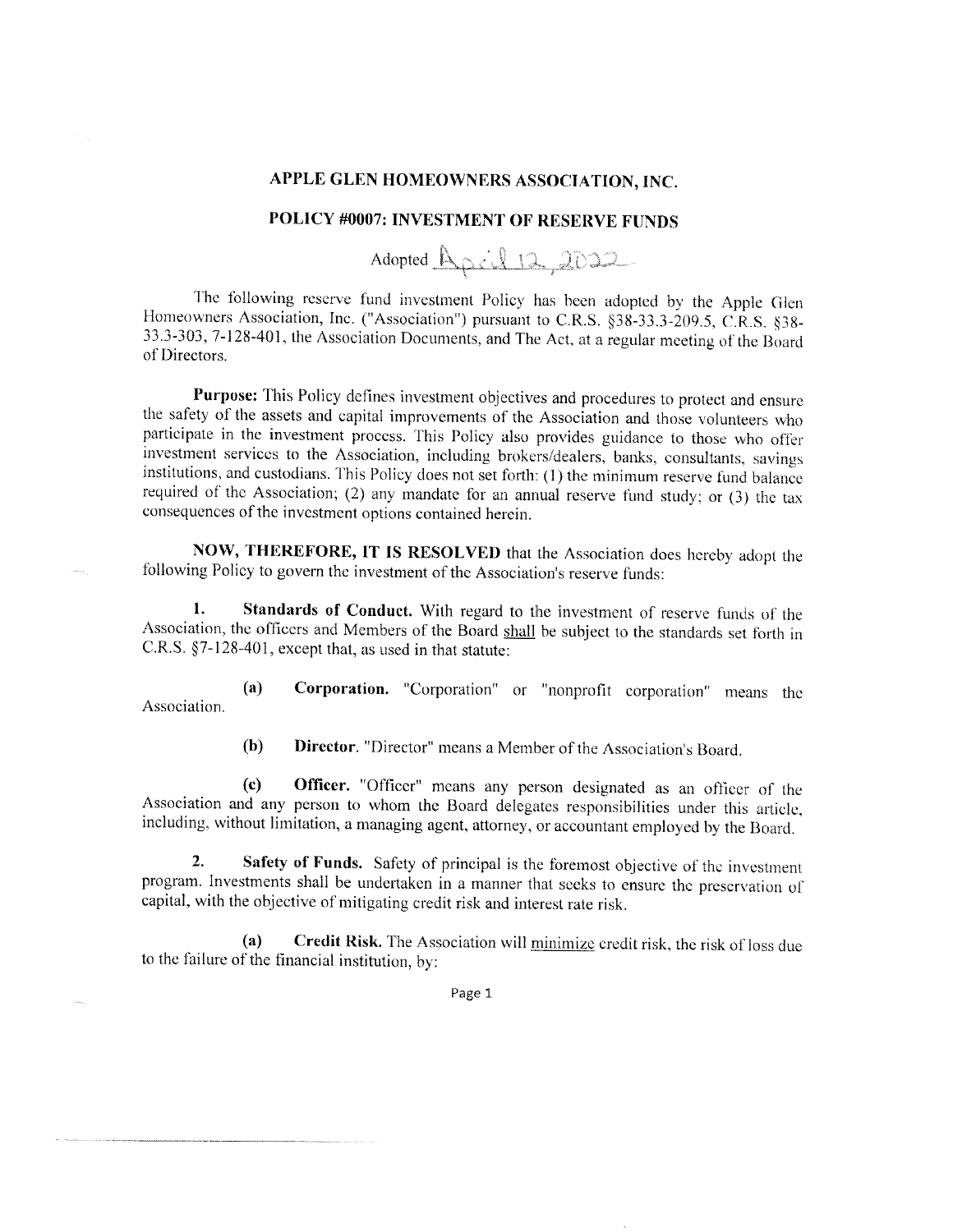i. Limiting investments to the safest types of investments as provided for herein;

ii. Pre-qualifying the financial institutions, brokers/dealers, and advisors with which the Association does business; and

iii. Subject to the limitations herein, diversifying the investment portfolio so that potential losses on individual investments will be minimized.

 $(b)$ Interest Rate Risk. The Association will minimize the risk of the market value of investments in the portfolio due to changes in general interest rates by:

i. Structuring the investment portfolio so that investments mature sufficiently close to cash requirements for ongoing operations, thereby minimizing the potential need to sell investments prior to maturity; and

Investing all funds primarily in short- to intermediate-term ii. investments, and approved money market mutual funds.

3. Liquidity of Funds. The investment portfolio shall remain sufficiently liquid to meet all planned reserve fund expenditures for the following fiscal year. To ensure that adequate reserve funds are available to pay the Association's reserve expenditures, annual reserve fund investments shall reasonably match the planned reserve fund expenditures for the following fiscal year.

Types of Investments. The reserve fluid portfolio shall consist largely of Money 4. Market Accounts and/or Certificates of Deposit.

5. Yield. Subject to the restrictions on the types of investments, the Association's portfolio shall earn a competitive market rate of return on available funds throughout budgetary and economic cycles. In meeting this objective, the Association, through the Board, will take into account the Association's investment risk, constraints, and cash flow needs.

6. Delegation of Authority. Responsibility for conducting investment activities for the Association resides with the Board. The President and the Secretary of the Board will be considered an authorized person to assist the Treasurer in performing transactions concerning investment management, cash management, or treasury functions upon prior approval of the Board of Directors. Persons authorized to transact investment business for the Association are limited to these three officers and only when prior approval for any investment transaction has been approved by a majority of the Board. The Secretary will provide a copy of this investment Policy to all of

Page 2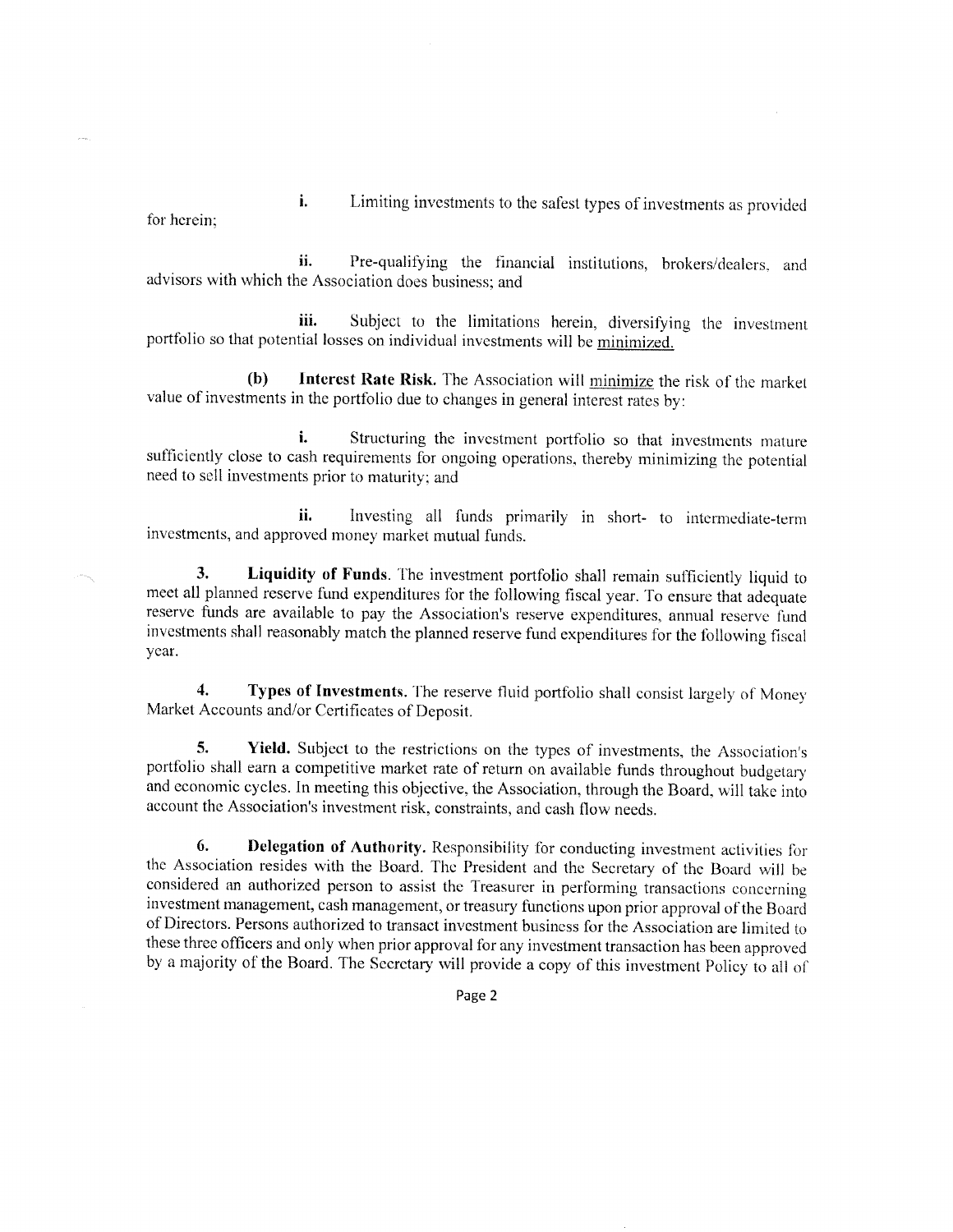the Association's investment service providers. Association Members will receive a copy of this investment Policy from the Secretary upon request. The Treasurer may engage the support services of outside professionals, subject to the availability of budgeted funds and prior approval from the Board. The Board shall provide a copy of this Policy to the newly elected Treasurer and Secretary at the assumption of office.

Ineligible Investments and Transactions. The Association shall not invest in the 7. following asset class(es):

- $(a)$ Individual stocks;
- (b) Equity mutual funds, domestic or foreign;
- $(c)$ Mutual funds consisting of bonds or mortgages and or derivatives:
- $(d)$ Options on equity, debt or commodities;
- Floating rate securities or floating rate certificates of deposit; and  $(e)$
- $(f)$ Investment in a single institution in excess of FDIC insurance limits.

8. Selection of Banks. Banks and savings institution shall be approved by written resolution by the Board to provide depository and other banking services for the Association. To be eligible for authorization, a bank must be domiciled in the United States and have physical facilities for doing business in the State of Colorado, a member of the FDIC and must meet the minimum credit criteria of credit analysis provided by commercially available bank rating services. Banks failing to meet the minimum criteria, or, in the judgment of the Treasurer or Board, no longer offering adequate safety to the Association funds, shall be unauthorized to provide depository and other banking services for the Association.

 $\mathbf{Q}$ Reporting. On an annual basis, an investment report shall be prepared and submitted by the Treasurer or an outside advisor, who will provide such report to the Board in a timely manner, listing the reserve fund investments held by the Association and the current market valuation of the investments. The report shall include a summary of investment earnings during the prior fiscal year. The Association Members shall have access to the list of Association reserve fund portfolio holdings.

10. **Policy Revisions.** The Board shall review Policy periodically and may amend the Policy as conditions warrant. The Treasurer may recommend amendments to this Policy as necessary.

Page 3